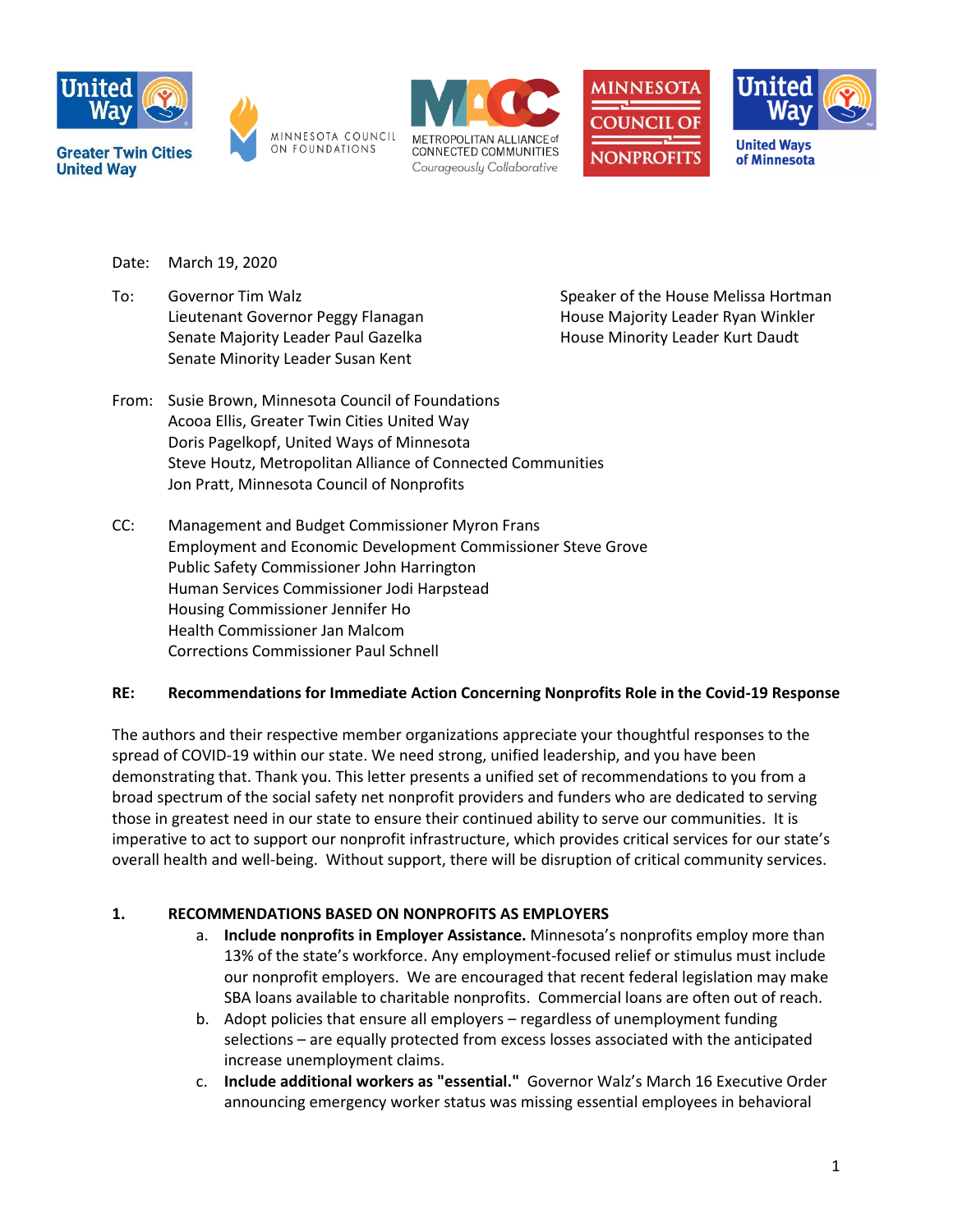









of Minnesota

health staff, food support staff, housing & other congregate care support staff and case management staff. These nonprofit employees are also on the front lines and need emergency worker status and access to the same school-based childcare resources as medical staff.

# 2. **RECOMMENDATIONS BASED ON NONPROFITS AS VENDORS/CONTRACTORS**

- a. **Provide a flexible emergency grant fund to support immediate increased demand for emergency services**. Demand for emergency services such as food, domestic violence crisis response, childcare, child welfare, and mental health will all increase during the crisis. There are also increased costs to nonprofits to support the uninterrupted delivery of essential services that affect public health, such as stepped-up sanitation, technology for mobile service delivery, take-out meals for people experiencing homelessness, and pre-packaged food at food banks. It is critically important that nonprofits have flexibility with funds to be able to adapt to Minnesota's emerging needs.
- b. **Afford flexibility in grant/contract deliverables and continue payment based on past utilization**. We urge policy action to allow the use of prior month's numbers or other stabilizing methodologies for contract reimbursements.
- c. **Extend deadlines for reporting and RFP submissions.** This will bring relief to state staff during this statewide crisis.
- d. **Establish an expedited approval process for contract budget modifications** that do not increase the total contract cost, in order to allow nonprofits to address new priorities or unanticipated expenses stemming from the outbreak. Continue to pay on current contracts. Continue reimbursement based on the last three months of utilization. Extend current contracts for services for 6 months. Regardless of the drop-in services due to social distancing guidelines, payment on current contracts needs to continue so that these organizations can keep operating.
- e. **Provide administrative relief such as contract and reporting extensions so that nonprofit workers can focus on the emergency response.** In order to maintain continuity of services nonprofit staff are shifting focus to the COVID-19 emergency, so it is necessary to extend state RFP and reporting deadlines for at least 6 months- to allow these organizations to stay focused on the emerging needs of their community.
- f. **Allow reallocation of non-essential staff to critical emergency areas** such as food shelf staffing, shelter staffing, case management staffing, and childcare for emergency workers. Many contract requirements currently prevent this from occurring.
- g. **Allow distance interactions and telehealth engagements.** All grants and contracts must be revised to provide flexibility for remote delivery of services. Many contract requirements currently prevent this from occurring and/or are not billable services.
- h. **Include nonprofits in efforts to mitigate the harm to organizations serving the public.**  Nonprofits, like museums and performing arts centers, contribute to the vibrancy of our communities, and are as dependent on sales as any Main Street business. We ask that nonprofits be considered in economic stimulus planning and incentives. Economic hardship experienced by would-be donors obviously exacerbates this situation.